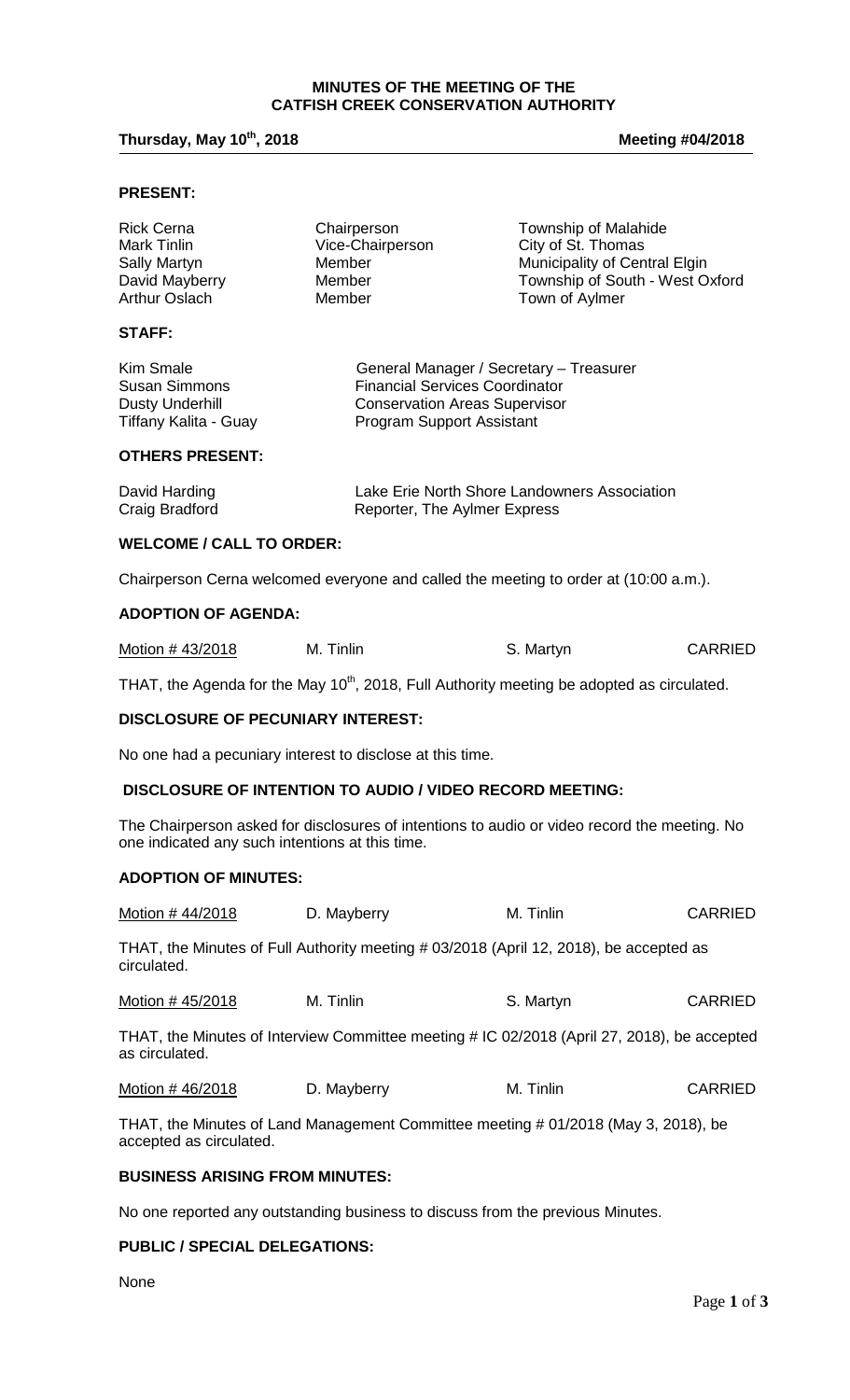# **REPORTS:**

| S. Martyn                                    | A. Oslach   | <b>CARRIED</b>                                                                                                                                                                                                                                                                                                                                                                                                                                                                                                                                                                                                                                                                                                                                                                                                                                                                                                                                                                                                                                                                                                                                                                                                                                                                                                                                                                                                                                                                                                                  |
|----------------------------------------------|-------------|---------------------------------------------------------------------------------------------------------------------------------------------------------------------------------------------------------------------------------------------------------------------------------------------------------------------------------------------------------------------------------------------------------------------------------------------------------------------------------------------------------------------------------------------------------------------------------------------------------------------------------------------------------------------------------------------------------------------------------------------------------------------------------------------------------------------------------------------------------------------------------------------------------------------------------------------------------------------------------------------------------------------------------------------------------------------------------------------------------------------------------------------------------------------------------------------------------------------------------------------------------------------------------------------------------------------------------------------------------------------------------------------------------------------------------------------------------------------------------------------------------------------------------|
|                                              |             |                                                                                                                                                                                                                                                                                                                                                                                                                                                                                                                                                                                                                                                                                                                                                                                                                                                                                                                                                                                                                                                                                                                                                                                                                                                                                                                                                                                                                                                                                                                                 |
|                                              |             |                                                                                                                                                                                                                                                                                                                                                                                                                                                                                                                                                                                                                                                                                                                                                                                                                                                                                                                                                                                                                                                                                                                                                                                                                                                                                                                                                                                                                                                                                                                                 |
| A. Oslach                                    | D. Mayberry | <b>CARRIED</b>                                                                                                                                                                                                                                                                                                                                                                                                                                                                                                                                                                                                                                                                                                                                                                                                                                                                                                                                                                                                                                                                                                                                                                                                                                                                                                                                                                                                                                                                                                                  |
| THAT, Report FA 22/2018, be noted and filed. |             |                                                                                                                                                                                                                                                                                                                                                                                                                                                                                                                                                                                                                                                                                                                                                                                                                                                                                                                                                                                                                                                                                                                                                                                                                                                                                                                                                                                                                                                                                                                                 |
|                                              |             |                                                                                                                                                                                                                                                                                                                                                                                                                                                                                                                                                                                                                                                                                                                                                                                                                                                                                                                                                                                                                                                                                                                                                                                                                                                                                                                                                                                                                                                                                                                                 |
| M. Tinlin                                    | S. Martyn   | <b>CARRIED</b>                                                                                                                                                                                                                                                                                                                                                                                                                                                                                                                                                                                                                                                                                                                                                                                                                                                                                                                                                                                                                                                                                                                                                                                                                                                                                                                                                                                                                                                                                                                  |
|                                              |             |                                                                                                                                                                                                                                                                                                                                                                                                                                                                                                                                                                                                                                                                                                                                                                                                                                                                                                                                                                                                                                                                                                                                                                                                                                                                                                                                                                                                                                                                                                                                 |
|                                              |             |                                                                                                                                                                                                                                                                                                                                                                                                                                                                                                                                                                                                                                                                                                                                                                                                                                                                                                                                                                                                                                                                                                                                                                                                                                                                                                                                                                                                                                                                                                                                 |
| M. Tinlin                                    | D. Mayberry | <b>CARRIED</b>                                                                                                                                                                                                                                                                                                                                                                                                                                                                                                                                                                                                                                                                                                                                                                                                                                                                                                                                                                                                                                                                                                                                                                                                                                                                                                                                                                                                                                                                                                                  |
|                                              |             |                                                                                                                                                                                                                                                                                                                                                                                                                                                                                                                                                                                                                                                                                                                                                                                                                                                                                                                                                                                                                                                                                                                                                                                                                                                                                                                                                                                                                                                                                                                                 |
|                                              |             |                                                                                                                                                                                                                                                                                                                                                                                                                                                                                                                                                                                                                                                                                                                                                                                                                                                                                                                                                                                                                                                                                                                                                                                                                                                                                                                                                                                                                                                                                                                                 |
| S. Martyn                                    | M. Tinlin   | <b>CARRIED</b>                                                                                                                                                                                                                                                                                                                                                                                                                                                                                                                                                                                                                                                                                                                                                                                                                                                                                                                                                                                                                                                                                                                                                                                                                                                                                                                                                                                                                                                                                                                  |
|                                              |             |                                                                                                                                                                                                                                                                                                                                                                                                                                                                                                                                                                                                                                                                                                                                                                                                                                                                                                                                                                                                                                                                                                                                                                                                                                                                                                                                                                                                                                                                                                                                 |
|                                              |             |                                                                                                                                                                                                                                                                                                                                                                                                                                                                                                                                                                                                                                                                                                                                                                                                                                                                                                                                                                                                                                                                                                                                                                                                                                                                                                                                                                                                                                                                                                                                 |
| M. Tinlin                                    | D. Mayberry | <b>CARRIED</b>                                                                                                                                                                                                                                                                                                                                                                                                                                                                                                                                                                                                                                                                                                                                                                                                                                                                                                                                                                                                                                                                                                                                                                                                                                                                                                                                                                                                                                                                                                                  |
| THAT, Report FA 26/2018, be noted and filed. |             |                                                                                                                                                                                                                                                                                                                                                                                                                                                                                                                                                                                                                                                                                                                                                                                                                                                                                                                                                                                                                                                                                                                                                                                                                                                                                                                                                                                                                                                                                                                                 |
|                                              |             |                                                                                                                                                                                                                                                                                                                                                                                                                                                                                                                                                                                                                                                                                                                                                                                                                                                                                                                                                                                                                                                                                                                                                                                                                                                                                                                                                                                                                                                                                                                                 |
| A. Oslach                                    | S. Martyn   | <b>CARRIED</b>                                                                                                                                                                                                                                                                                                                                                                                                                                                                                                                                                                                                                                                                                                                                                                                                                                                                                                                                                                                                                                                                                                                                                                                                                                                                                                                                                                                                                                                                                                                  |
|                                              |             |                                                                                                                                                                                                                                                                                                                                                                                                                                                                                                                                                                                                                                                                                                                                                                                                                                                                                                                                                                                                                                                                                                                                                                                                                                                                                                                                                                                                                                                                                                                                 |
|                                              |             |                                                                                                                                                                                                                                                                                                                                                                                                                                                                                                                                                                                                                                                                                                                                                                                                                                                                                                                                                                                                                                                                                                                                                                                                                                                                                                                                                                                                                                                                                                                                 |
| A. Oslach                                    | D. Mayberry | <b>CARRIED</b>                                                                                                                                                                                                                                                                                                                                                                                                                                                                                                                                                                                                                                                                                                                                                                                                                                                                                                                                                                                                                                                                                                                                                                                                                                                                                                                                                                                                                                                                                                                  |
|                                              |             |                                                                                                                                                                                                                                                                                                                                                                                                                                                                                                                                                                                                                                                                                                                                                                                                                                                                                                                                                                                                                                                                                                                                                                                                                                                                                                                                                                                                                                                                                                                                 |
|                                              |             |                                                                                                                                                                                                                                                                                                                                                                                                                                                                                                                                                                                                                                                                                                                                                                                                                                                                                                                                                                                                                                                                                                                                                                                                                                                                                                                                                                                                                                                                                                                                 |
| S. Martyn                                    | M. Tinlin   | <b>CARRIED</b>                                                                                                                                                                                                                                                                                                                                                                                                                                                                                                                                                                                                                                                                                                                                                                                                                                                                                                                                                                                                                                                                                                                                                                                                                                                                                                                                                                                                                                                                                                                  |
|                                              |             |                                                                                                                                                                                                                                                                                                                                                                                                                                                                                                                                                                                                                                                                                                                                                                                                                                                                                                                                                                                                                                                                                                                                                                                                                                                                                                                                                                                                                                                                                                                                 |
|                                              |             |                                                                                                                                                                                                                                                                                                                                                                                                                                                                                                                                                                                                                                                                                                                                                                                                                                                                                                                                                                                                                                                                                                                                                                                                                                                                                                                                                                                                                                                                                                                                 |
|                                              |             | Report FA 21/2018 – Monthly Staff Reports, was presented, discussed, and resolved.<br>THAT, Staff Reports for the month April, 2018, be noted and filed.<br>Report FA 22/2018 – April Summary of Revenue and Expenditures, was presented, discussed,<br>Report FA 23/2018 – Accounts Payable, was presented, discussed, and resolved.<br>THAT, Accounts Payable totaling \$26,831.79, be approved for payment as presented in Report<br>Report FA 24/2018 – Conservation Authorities Act Review, was presented, discussed, and<br>THAT, Report FA 24/2018, be received as information at this time.<br>Report FA 25/2018 - Conservation Ontario Council Meeting, was presented, discussed, and<br>THAT, the information outlined in Report FA 25/2018, be noted and filed.<br>Report FA 26/2018 - Southwestern Ontario Regional Envirothon Competition, was presented,<br>Report FA 27/2018 – Summer Employment Programs, was presented, discussed, and resolved.<br>THAT, the Full Authority acknowledge receipt of the information on the 2018 Summer<br>Employment Programs as outlined in Report FA 27/2018.<br>Report FA 28/2018 – Water Management Programs, was presented, discussed, and resolved.<br>THAT, Report FA 28/2018, be received as information at this time.<br>Report FA 29/2018 – Special Projects Funding, was presented, discussed, and resolved.<br>THAT, the Full Authority acknowledge the 2018 Special Projects as outlined in Report FA<br><b>GENERAL MANAGER / SECRETARY - TREASURER'S REPORT:</b> |

**UNFINISHED BUSINESS:** None